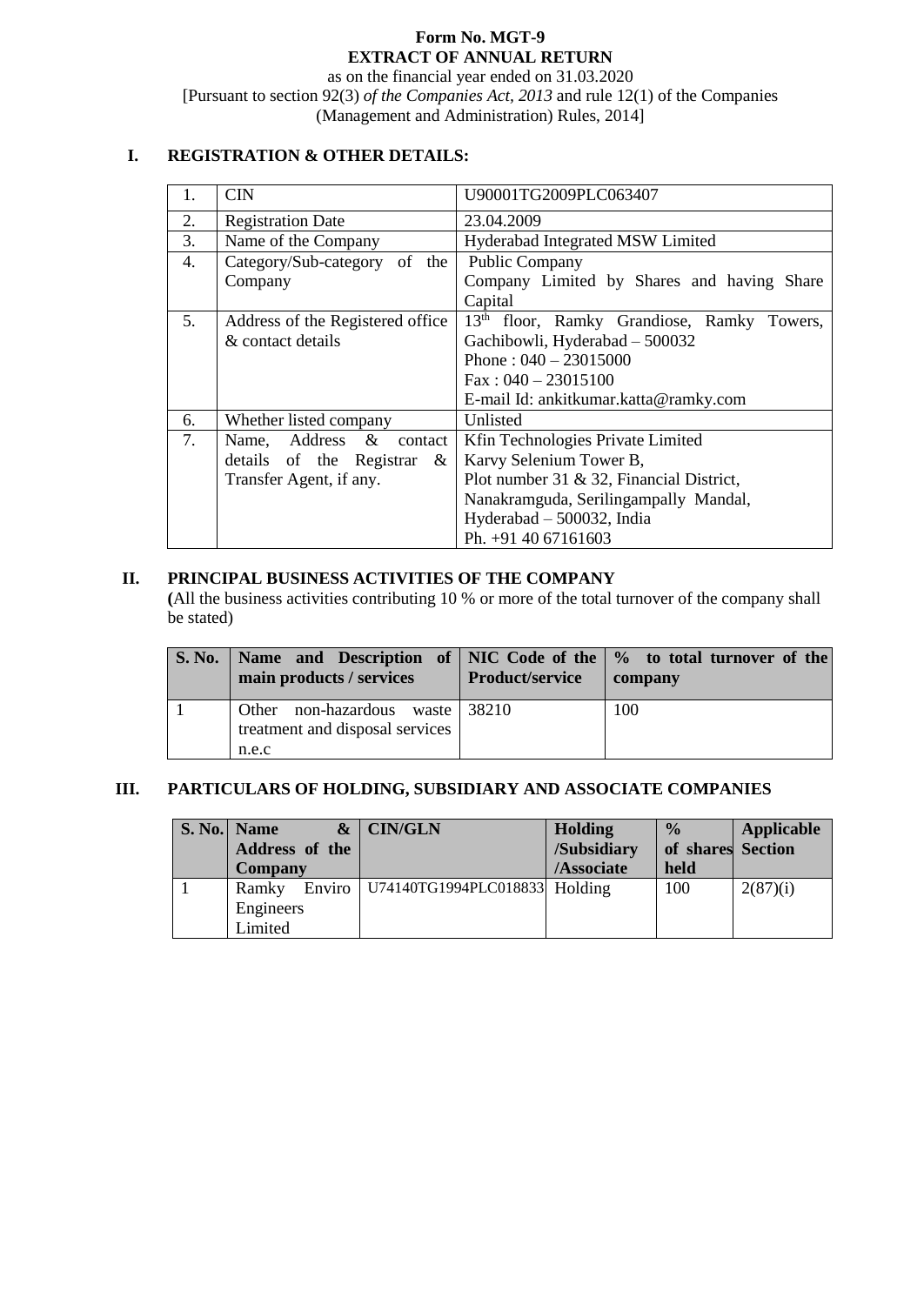## **IV. SHARE HOLDING PATTERN (Equity Share Capital Breakup as percentage of Total Equity)**

| Category<br><b>Shareholders</b>                                    | No. of Shares held at the beginning of<br>the year[As on 01-April-2019] |                  |                |                                       | No. of Shares held at the end of the<br>year[As on 31-March-2020] |                 |                |                                         | $\frac{0}{0}$<br><b>Change</b> |
|--------------------------------------------------------------------|-------------------------------------------------------------------------|------------------|----------------|---------------------------------------|-------------------------------------------------------------------|-----------------|----------------|-----------------------------------------|--------------------------------|
|                                                                    | <b>Demat</b>                                                            | <b>Physical</b>  | <b>Total</b>   | % of<br><b>Total</b><br><b>Shares</b> | <b>Demat</b>                                                      | <b>Physical</b> | <b>Total</b>   | $%$ of<br><b>Total</b><br><b>Shares</b> | during<br>the year             |
| A. Promoter s                                                      |                                                                         |                  |                |                                       |                                                                   |                 |                |                                         |                                |
| $(1)$ Indian                                                       |                                                                         |                  |                |                                       |                                                                   |                 |                |                                         |                                |
| a) Individual/<br><b>HUF</b>                                       | $\Omega$                                                                | 6                | 6              | 0.001                                 | $\overline{0}$                                                    | 6               | 6              | 0.001                                   | $\overline{0}$                 |
| b) Central Govt                                                    | $\overline{0}$                                                          | $\boldsymbol{0}$ | $\overline{0}$ | $\mathbf{0}$                          | $\theta$                                                          | $\overline{0}$  | $\overline{0}$ | $\overline{0}$                          | $\overline{0}$                 |
| c) State Govt $(s)$                                                | $\theta$                                                                | $\overline{0}$   | $\overline{0}$ | $\overline{0}$                        | $\theta$                                                          | $\overline{0}$  | $\overline{0}$ | $\overline{0}$                          | $\overline{0}$                 |
| d) Bodies Corp.                                                    | 49994                                                                   | $\overline{0}$   | 49994          | 99.99                                 | 49994                                                             | $\overline{0}$  | 49994          | 99.99                                   | $\overline{0}$                 |
| e) Banks / FI                                                      | $\overline{0}$                                                          | $\boldsymbol{0}$ | $\overline{0}$ | $\overline{0}$                        | $\theta$                                                          | $\overline{0}$  | $\overline{0}$ | $\mathbf{0}$                            | $\boldsymbol{0}$               |
| f) Any other                                                       | $\overline{0}$                                                          | $\overline{0}$   | $\overline{0}$ | $\overline{0}$                        | $\overline{0}$                                                    | $\overline{0}$  | $\overline{0}$ | $\overline{0}$                          | $\overline{0}$                 |
| <b>Total</b>                                                       | 49994                                                                   | 6                | 50000          | 100                                   | 49994                                                             | 6               | 50000          | <b>100</b>                              | $\bf{0}$                       |
| shareholding of<br>Promoter (A)                                    |                                                                         |                  |                |                                       |                                                                   |                 |                |                                         |                                |
| <b>B.</b> Public<br><b>Shareholding</b>                            | $\theta$                                                                | $\overline{0}$   | $\overline{0}$ | $\mathbf{0}$                          | $\overline{0}$                                                    | $\overline{0}$  | $\overline{0}$ | $\theta$                                | $\overline{0}$                 |
| Sub-total $(B)(1)$ :-                                              | $\overline{0}$                                                          | $\overline{0}$   | $\overline{0}$ | $\overline{0}$                        | $\overline{0}$                                                    | $\overline{0}$  | $\overline{0}$ | $\overline{0}$                          | $\Omega$                       |
| 2. Non-<br><b>Institutions</b>                                     | $\Omega$                                                                | $\overline{0}$   | $\overline{0}$ | $\theta$                              | $\theta$                                                          | $\theta$        | $\overline{0}$ | $\overline{0}$                          | $\Omega$                       |
| Sub-total $(B)(2)$ :                                               | $\theta$                                                                | $\overline{0}$   | $\overline{0}$ | $\theta$                              | $\overline{0}$                                                    | $\overline{0}$  | $\overline{0}$ | $\overline{0}$                          | $\overline{0}$                 |
| <b>Total Public</b><br>Shareholding<br>$(B)=(B)(1)+(B)(2)$         | $\Omega$                                                                | $\overline{0}$   | $\overline{0}$ | $\theta$                              | $\Omega$                                                          | $\overline{0}$  | $\overline{0}$ | $\theta$                                | $\theta$                       |
| <b>C.</b> Shares held<br>by Custodian<br>for GDRs &<br><b>ADRs</b> | $\theta$                                                                | $\overline{0}$   | $\overline{0}$ | $\Omega$                              | $\overline{0}$                                                    | $\overline{0}$  | $\overline{0}$ | $\overline{0}$                          | $\overline{0}$                 |
| <b>Grand Total</b><br>$(A+B+C)$                                    | 49994                                                                   | 6                | 50000          | 100                                   | 49994                                                             | 6               | 50000          | 100                                     | $\mathbf{0}$                   |

# **a) Category-wise Share Holding**

# **b) Shareholding of Promoter-**

| S<br>No.       | Shareholder's<br><b>Name</b>                                    | Shareholding at the beginning<br>of the year |                                                                              |                                                                                   | Shareholding at the end of the year |                                                          |                                                                            | $%$ change in<br>shareholding |
|----------------|-----------------------------------------------------------------|----------------------------------------------|------------------------------------------------------------------------------|-----------------------------------------------------------------------------------|-------------------------------------|----------------------------------------------------------|----------------------------------------------------------------------------|-------------------------------|
|                |                                                                 | No.<br><b>Shares</b>                         | $\frac{0}{0}$<br>of<br>total<br><b>Shares</b><br><b>of</b><br>the<br>company | <b>%of Shares</b><br><b>Pledged</b><br>encumbered<br>total<br>to<br><b>shares</b> | No. of<br><b>Shares</b>             | $\frac{0}{0}$<br>total<br>of<br>Shares of the<br>company | %of Shares<br><b>Pledged</b><br>encumbered<br>total<br>to<br><b>shares</b> | during<br>the<br>year         |
|                | Ramky Enviro<br>Engineers<br>Limited<br>(REEL)                  | 49,994                                       | 99.99                                                                        | 30                                                                                | 49,994                              | 99.99                                                    | 30                                                                         | $\overline{0}$                |
| $\overline{2}$ | Ayodhya<br>A.<br>Reddy,<br>Rami<br>Nominee<br>of<br><b>REEL</b> | 1                                            | 0.0020                                                                       | $\theta$                                                                          | 1                                   | 0.0020                                                   | $\overline{0}$                                                             | $\overline{0}$                |
| 3              | M.<br>Goutham                                                   |                                              | 0.0020                                                                       | $\theta$                                                                          |                                     | 0.0020                                                   | $\overline{0}$                                                             | $\overline{0}$                |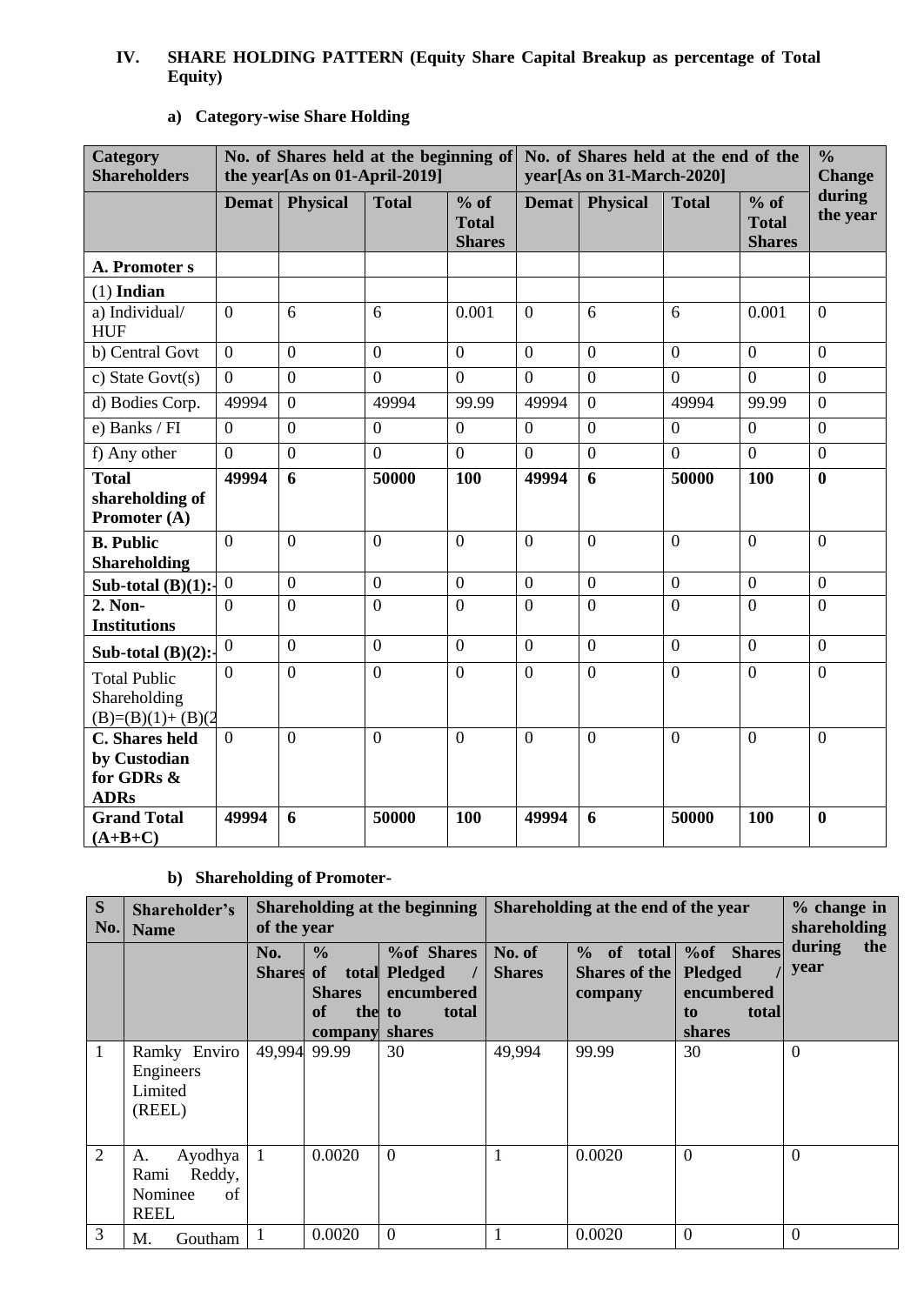|                 | Reddy,<br>of<br>Nominee<br><b>REEL</b>                 |                |        |              |   |        |                  |                  |
|-----------------|--------------------------------------------------------|----------------|--------|--------------|---|--------|------------------|------------------|
| $\overline{4}$  | Dinesh Kumar<br>Khare,<br>Nominee<br>of<br><b>REEL</b> | $\mathbf{1}$   | 0.0020 | $\mathbf{0}$ | 1 | 0.0020 | $\boldsymbol{0}$ | $\overline{0}$   |
| $5\overline{)}$ | Ravi<br>Kant,<br>Nominee<br>of<br><b>REEL</b>          | $\overline{1}$ | 0.0020 | $\mathbf{0}$ |   | 0.0020 | $\overline{0}$   | $\boldsymbol{0}$ |
| 6               | A.<br>Satyanarayana,<br>Nominee<br>of<br><b>REEL</b>   |                | 0.0020 | $\mathbf{0}$ | 1 | 0.0020 | $\overline{0}$   | $\overline{0}$   |
| $\overline{7}$  | Padmaja,<br><b>B.</b><br>Nominee<br>of<br><b>REEL</b>  | $\overline{1}$ | 0.0020 | $\mathbf{0}$ | 1 | 0.0020 | $\overline{0}$   | $\overline{0}$   |

# C) **Change in Promoters' Shareholding (please specify, if there is no change): NA**

| <b>Particulars</b>                                                                                                                                                                                | Shareholding at the beginning<br>of the year |                                        | <b>Cumulative Shareholding during</b><br>vear                   |                                        |
|---------------------------------------------------------------------------------------------------------------------------------------------------------------------------------------------------|----------------------------------------------|----------------------------------------|-----------------------------------------------------------------|----------------------------------------|
|                                                                                                                                                                                                   | No. of<br><b>shares</b>                      | % of total<br>shares of the<br>company | No. of<br>shares                                                | % of total<br>shares of the<br>company |
| At the beginning of the year                                                                                                                                                                      | 50000                                        | 100                                    | 50000                                                           | 100                                    |
| in<br>wise<br>Increase<br>Decrease<br>Date<br>Promoters Shareholding during the year<br>specifying the reasons for increase<br>decrease (e.g. allotment /transfer / bonus/<br>sweat equity etc.): |                                              |                                        | There are no changes in Promoters' Shareholding during the year |                                        |
| At the end of the year                                                                                                                                                                            | 50000                                        | 100                                    | 50000                                                           | 100                                    |

## **D) Shareholding Pattern of top ten Shareholders: NA Other than Directors, Promoters and Holders of GDRs and ADRs)**

| For Each of the Top 10<br><b>Shareholders</b>                                                                                                                                                                  | Shareholding at the beginning<br>of the year            |          | <b>Cumulative Shareholding during</b><br>vear |                                        |
|----------------------------------------------------------------------------------------------------------------------------------------------------------------------------------------------------------------|---------------------------------------------------------|----------|-----------------------------------------------|----------------------------------------|
|                                                                                                                                                                                                                | No. of shares<br>% of total<br>shares of the<br>company |          | No. of shares                                 | % of total<br>shares of the<br>company |
| At the beginning of the year                                                                                                                                                                                   |                                                         | $\Omega$ |                                               |                                        |
| Decrease in $\vert 0 \vert$<br>wise Increase /<br>Date<br>Promoters Shareholding during the year<br>specifying the reasons for increase<br>/decrease (e.g. allotment / transfer / bonus/<br>sweat equity etc): |                                                         | $\Omega$ |                                               | $\left( \right)$                       |
| At the end of the year                                                                                                                                                                                         |                                                         | $\Omega$ |                                               |                                        |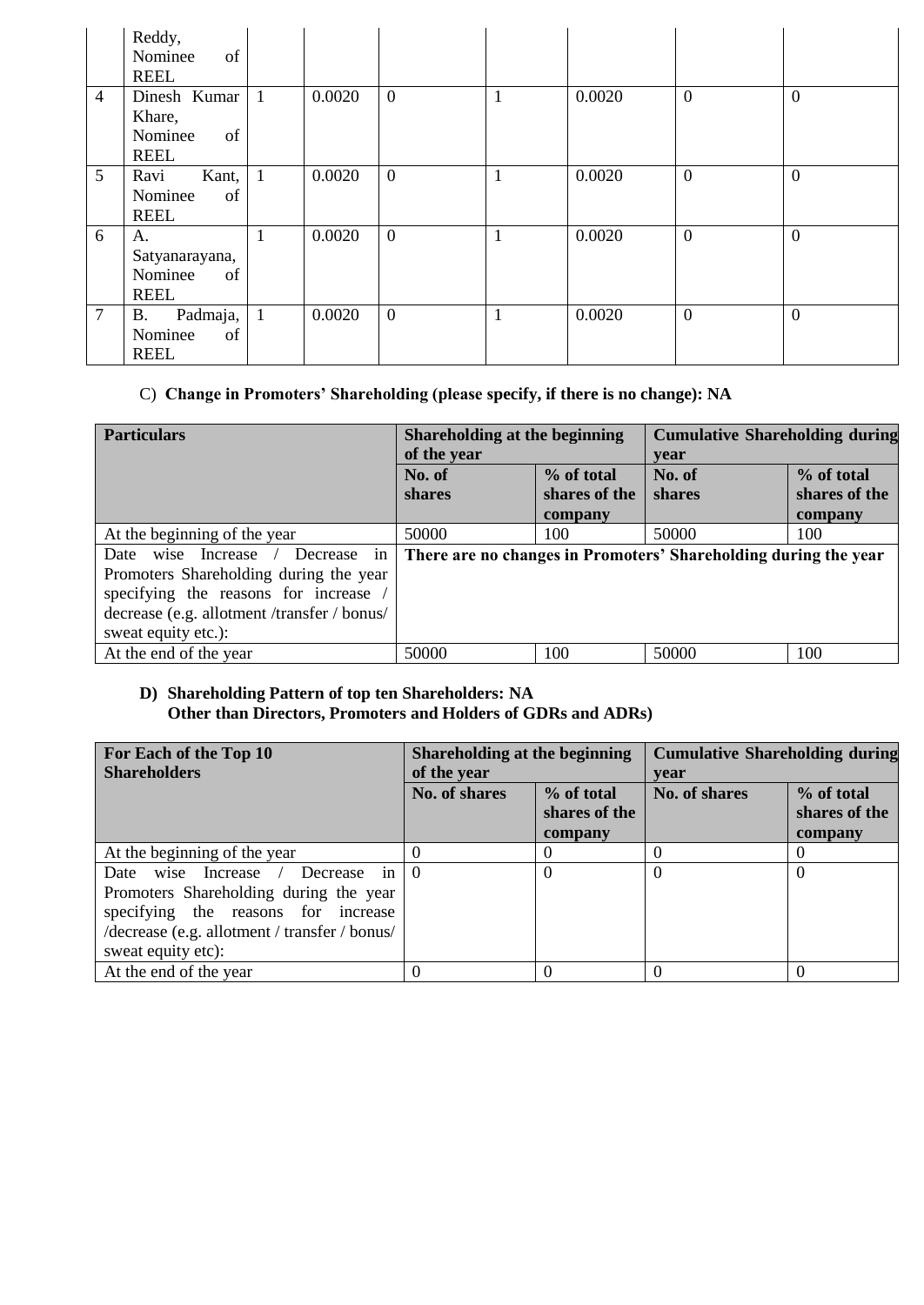# **E) Shareholding of Directors and Key Managerial Personnel:**

| Shareholding of each Directors<br>each Key Managerial Personnel | Shareholding at the beginning<br>of the year |                                           | <b>Cumulative Shareholding during</b><br>vear |                                        |
|-----------------------------------------------------------------|----------------------------------------------|-------------------------------------------|-----------------------------------------------|----------------------------------------|
|                                                                 | No. of shares                                | $\%$ of total<br>shares of the<br>company | No. of shares                                 | % of total<br>shares of the<br>company |
| Mr. A Satyanarayana                                             |                                              |                                           |                                               |                                        |
| At the beginning of the year                                    |                                              | 0.0020                                    |                                               | 0.0020                                 |
| Date wise Increase / Decrease in $\vert 0 \rangle$              |                                              | $\Omega$                                  | $\Omega$                                      | $\Omega$                               |
| Promoters Shareholding during the                               |                                              |                                           |                                               |                                        |
| year specifying the reasons for                                 |                                              |                                           |                                               |                                        |
| increase /decrease (e.g. allotment /                            |                                              |                                           |                                               |                                        |
| transfer / bonus/ sweat equity etc.):                           |                                              |                                           |                                               |                                        |
| At the end of the year                                          |                                              | 0.0020                                    |                                               | 0.0020                                 |

#### **V. INDEBTEDNESS -**Indebtedness of the Company including interest outstanding/accrued but not due for payment.  $(\mathbf{I} \mathbf{M} \mathbf{D} \cdot \mathbf{I} \mathbf{I} \mathbf{I})$

| (INR in Lakhs)                                   |                                                  |                           |                 |                                     |  |
|--------------------------------------------------|--------------------------------------------------|---------------------------|-----------------|-------------------------------------|--|
| <b>Particulars</b>                               | <b>Secured</b><br>Loans<br>excluding<br>deposits | <b>Unsecured</b><br>Loans | <b>Deposits</b> | <b>Total</b><br><b>Indebtedness</b> |  |
| Indebtedness at the beginning of the             |                                                  |                           |                 |                                     |  |
| financial year                                   |                                                  |                           |                 |                                     |  |
| i) Principal Amount                              | 19,875.28                                        | 7,752.75                  |                 | 27,628.03                           |  |
| ii) Interest due but not paid                    |                                                  |                           |                 |                                     |  |
| iii) Interest accrued but not due                | 1.47                                             |                           |                 | 1.47                                |  |
| Total $(I + ii + iii)$                           | 19,876.75                                        | 7,752.75                  |                 | 27,629.50                           |  |
| Change in Indebtedness during the                |                                                  |                           |                 |                                     |  |
| financial year                                   |                                                  |                           |                 |                                     |  |
| · Addition                                       |                                                  | 3,401.37                  |                 | 3,401.37                            |  |
| Reduction                                        | 2,055.10                                         | 9,361.81                  |                 | 1,416.91                            |  |
| <b>Net Change</b>                                | 2,055.10                                         | $-5,960.44$               |                 | $-8,015.54$                         |  |
| Indebtedness at the end of the<br>financial year |                                                  |                           |                 |                                     |  |
| i) Principal Amount                              | 17,820.18                                        | 1,792.31                  |                 | 19,612.49                           |  |
| ii) Interest due but not paid                    |                                                  |                           |                 |                                     |  |
| iii) Interest accrued but not due                | 0.88                                             |                           |                 | 0.88                                |  |
| Total $(I + ii + iii)$                           | 17,821.06                                        | 1,792.31                  | $\blacksquare$  | 19,613.36                           |  |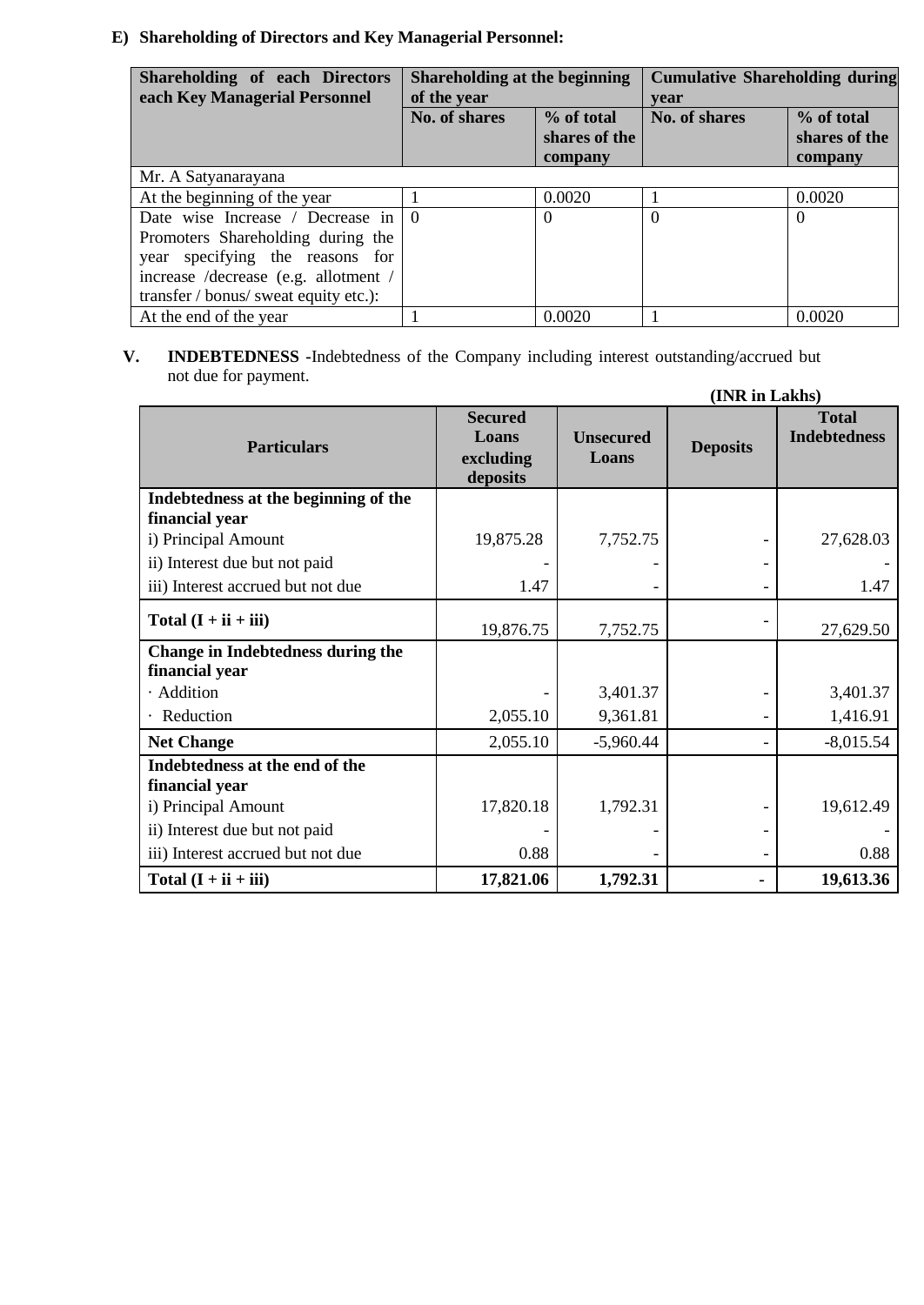# **VI. REMUNERATION OF DIRECTORS AND KEY MANAGERIAL PERSONNEL:**

|                  | n remembration to maintening Director, whole three Directors and the mainteger.        |                                                              | (INR in Lakhs)      |
|------------------|----------------------------------------------------------------------------------------|--------------------------------------------------------------|---------------------|
| S.<br>No.        | <b>Particulars of Remuneration per Annum</b>                                           | Name of the MD, WTD or<br><b>Manager</b>                     | <b>Total Amount</b> |
|                  |                                                                                        | <b>Krishna Rao Thota</b><br><b>Whole Time Director</b>       |                     |
| 1.               | Gross salary                                                                           |                                                              |                     |
|                  | (a) Salary as per provisions contained in<br>Section 17(1) of the Income-tax Act, 1961 | 40.02                                                        | 40.02               |
|                  | (b) Value of perquisites under Section $17(2)$<br>of the Income-tax Act, 1961          |                                                              |                     |
|                  | (c) Profits in lieu of salary under Section<br>$17(3)$ of the Income-tax Act, 1961     |                                                              |                     |
| 2.               | <b>Stock Option</b>                                                                    |                                                              |                     |
| 3.               | <b>Sweat Equity</b>                                                                    |                                                              |                     |
| $\overline{4}$ . | Commission<br>- as % of profit<br>- others, specify                                    |                                                              |                     |
| 5.               | Others, please specify                                                                 |                                                              |                     |
|                  | Total $(A)$                                                                            | 40.02                                                        | 40.02               |
|                  | Ceiling as per the Act                                                                 | Within the limit prescribed<br>under the Companies Act, 2013 |                     |

A. Remuneration to Managing Director, Whole-time Directors and / or Manager:

B. Remuneration to other directors:

|                |                                                                      | THAIN III LÀNIS) |                                                              |                          |  |  |
|----------------|----------------------------------------------------------------------|------------------|--------------------------------------------------------------|--------------------------|--|--|
| S.             | <b>Particulars of Remuneration</b>                                   |                  | <b>Name of Directors</b>                                     | <b>Total Amount</b>      |  |  |
| No.            |                                                                      | P G Sastry       | <b>K C Reddy</b>                                             |                          |  |  |
| 1.             | <b>Independent Directors</b>                                         |                  |                                                              |                          |  |  |
|                | Fee for attending Board and Board<br>٠<br>Committee meetings         | 0.40             | $\theta$                                                     | 0.40                     |  |  |
|                | Commission                                                           | ۰                | $\qquad \qquad \blacksquare$                                 | $\overline{\phantom{a}}$ |  |  |
|                | Others, please specify<br>$\bullet$                                  | ٠                | $\overline{\phantom{a}}$                                     | $\overline{\phantom{a}}$ |  |  |
|                | Total $(1)$                                                          | 0.40             | $\theta$                                                     | 0.40                     |  |  |
| $\overline{2}$ | <b>Other Non-Executive Directors</b>                                 |                  |                                                              |                          |  |  |
|                | Fee for attending Board and Board<br>$\bullet$<br>Committee meetings | ٠                | $\overline{\phantom{a}}$                                     | $\overline{\phantom{a}}$ |  |  |
|                | Commission<br>$\bullet$                                              | ٠                | $\overline{\phantom{a}}$                                     | $\overline{\phantom{a}}$ |  |  |
|                | Others, please specify<br>٠                                          | ٠                | $\overline{\phantom{a}}$                                     | ۰                        |  |  |
|                | Total $(2)$                                                          | ٠                | $\overline{\phantom{a}}$                                     | $\overline{\phantom{a}}$ |  |  |
|                | Total $(1) + (2)$                                                    | 0.40             | $\overline{0}$                                               | 0.40                     |  |  |
|                | <b>Total Managerial Remuneration</b>                                 | 0.40             | $\overline{0}$                                               | 0.40                     |  |  |
|                | <b>Overall Ceiling as per the Act</b>                                |                  | Within the limit prescribed under<br>the Companies Act, 2013 |                          |  |  |

(INR in Lakhs)